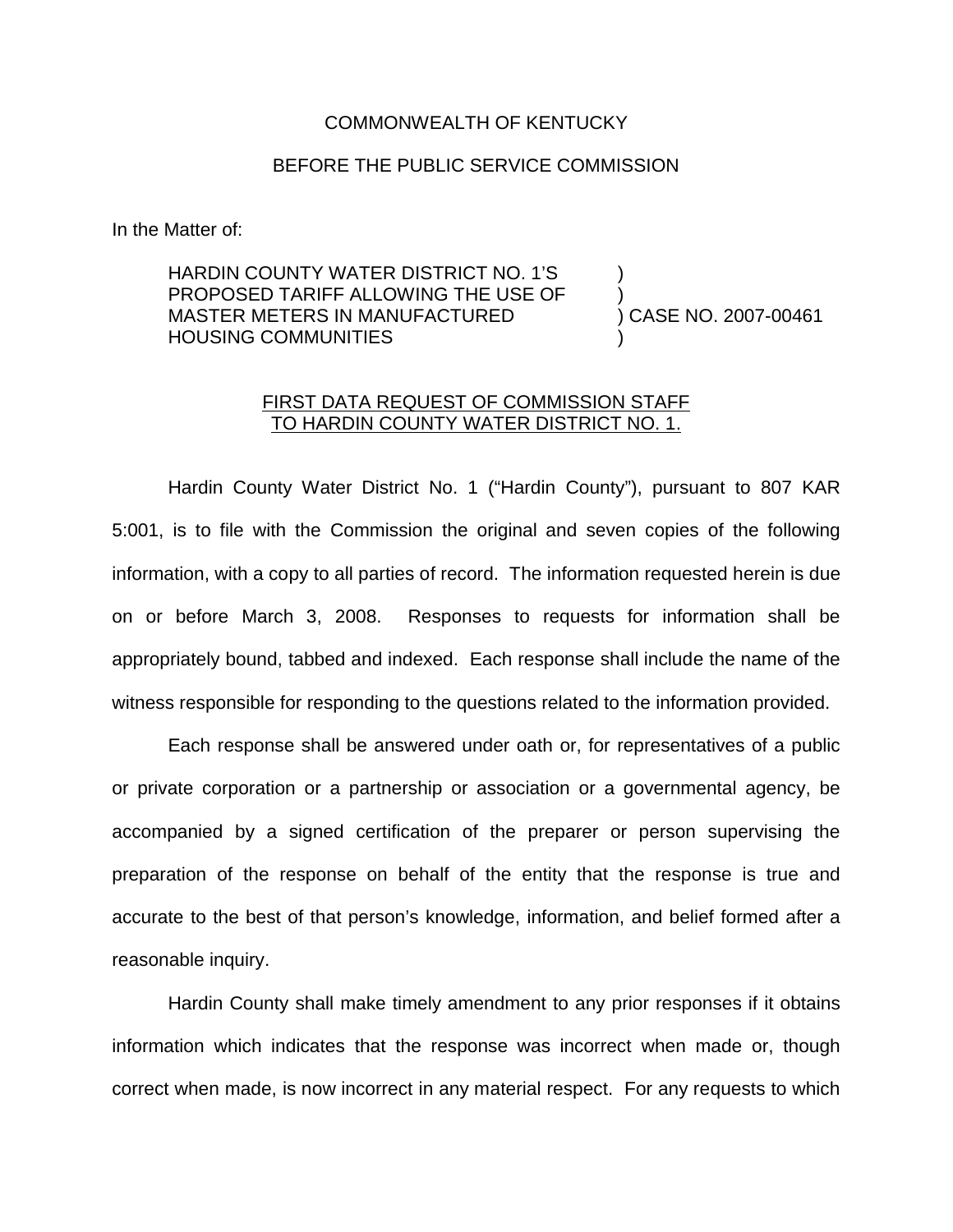Hardin County fails or refuses to furnish all or part of the requested information, Hardin County shall provide a written explanation of the specific grounds for its failure to completely and precisely respond.

Careful attention should be given to copied material to ensure that it is legible. When the requested information has been previously provided in this proceeding in the requested format, reference may be made to the specific location of that information in responding to this request. When applicable, the requested information shall be separately provided for total company operations and jurisdictional operations.

1. Refer to the Advance Prepared Testimony of Jim Bruce. Provide a signed affidavit of Mr. Bruce attesting to the truth and accuracy of the Advance Prepared Testimony. Alternatively, Hardin County may incorporate that testimony into its response to this item.

2. Refer to the proposed tariff, Sheet 7 B-2, No. 4, Policy Regarding Deposits.

a. State whether these proposed provisions supplement Hardin County's current deposit policies.

b. If the proposed deposit provisions supplement the current policies, state which of the existing policies, if any, would not apply to the proposed master metering tariff.

3. Refer to the proposed tariff, Sheet 7B-3, No. 5, Notice of Service Interruption, paragraph (d).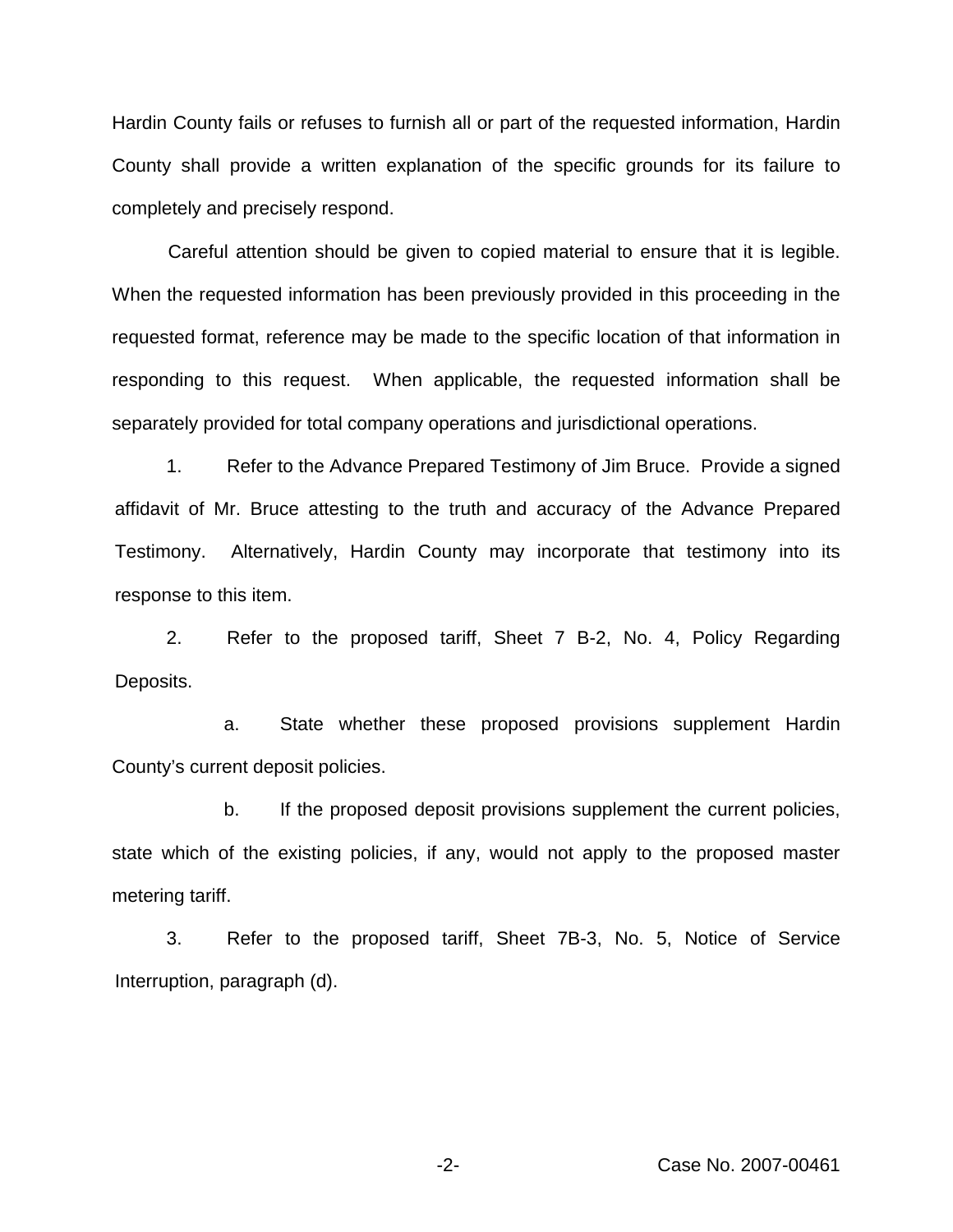a. State whether Hardin County would be willing to amend the language of the proposed tariff to require the district to publish public notice of a disconnection.

b. If the district finds this to be unreasonable, state why.

4. Refer to the proposed tariff, Sheet 7B-4, No. 7, Selective Termination, paragraph (b). Provide the average cost for a plumber's certification letter and a laboratory test for contaminants.

5. Refer to the proposed tariff, Sheet 7B-8, Private Property Metering Agreement, No. 6. State the legal authority or argument permitting utilities and customers to waive Commission regulations.

6. Identify the name and mailing address of each of the manufactured housing communities ("MHC") within your service area.

7. For each MHC, identify the amount of water delivered through the master meter and the amount of water billed to all accounts within the MHC for each of the last 12 months.

8. Provide every master meter test result for each of the MHCs since January 1, 2007.

9. Provide the most recent test result for all individual meters within each of the MHCs since January 1, 2007.

10. State whether the calculated line loss could be attributable to inaccurate individual meters within the MHCs. If not, state why that is an unreasonable conclusion.

11. Refer to Mr. Bruce's Advance Prepared Testimony, page 1, answer 1.

-3- Case No. 2007-00461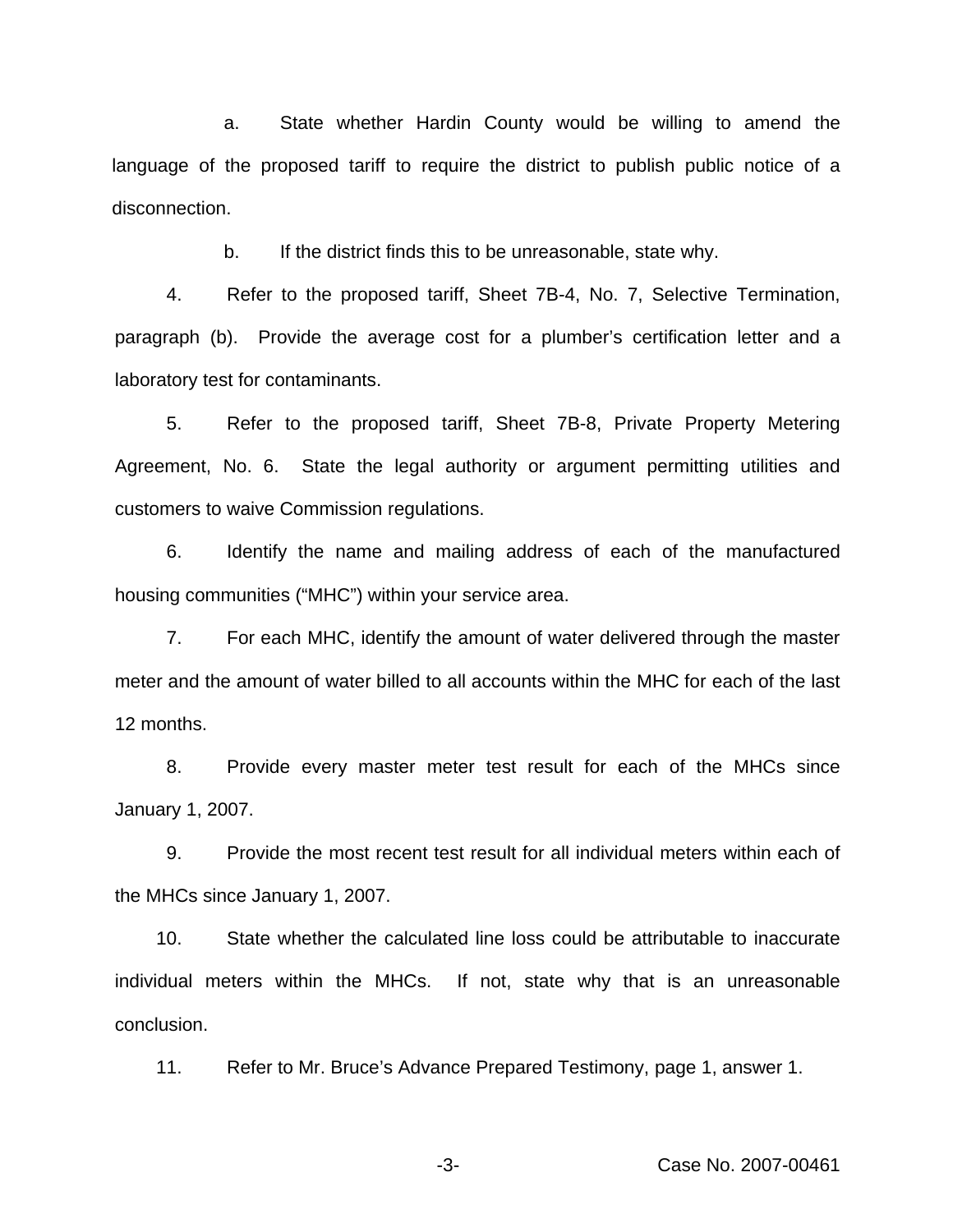a. State whether Hardin County agrees that the changes from master meters to individual lot meters made in the mid-1980s conflicted with then-existing utility regulations. Explain.

b. State whether Hardin County is of the opinion that the present individual metering system conflicts with 807 KAR 5:066, Section 12. Explain.

c. State whether Hardin County inspected these service lines, pursuant to 807 KAR 5:066, Section 9.

12. Refer to Mr. Bruce's Advance Prepared Testimony, page 1, answer 6. Provide all documentation of instances in which fecal or E. coli bacteria was present in water that had a filled meter pit.

13. Provide all correspondence with MHCs regarding Hardin County's proposed tariff.

14. State whether Hardin County has informed all MHCs of their opportunity to intervene in the proceeding before the Commission.

15. a. State whether any MHCs have requested assistance from Hardin County in locating leaks within their water lines.

b. If so, state how the district handled these requests.

c. Describe the assistance that Hardin County could provide and the costs for such assistance.

16. Refer to 807 KAR 5:066, Sections 1 and 12, which provide that a customer shall maintain the water line from the meter to the point of consumption. State why it is Hardin County's position that the district should not be responsible for maintaining all water lines up to a customer's individual meter.